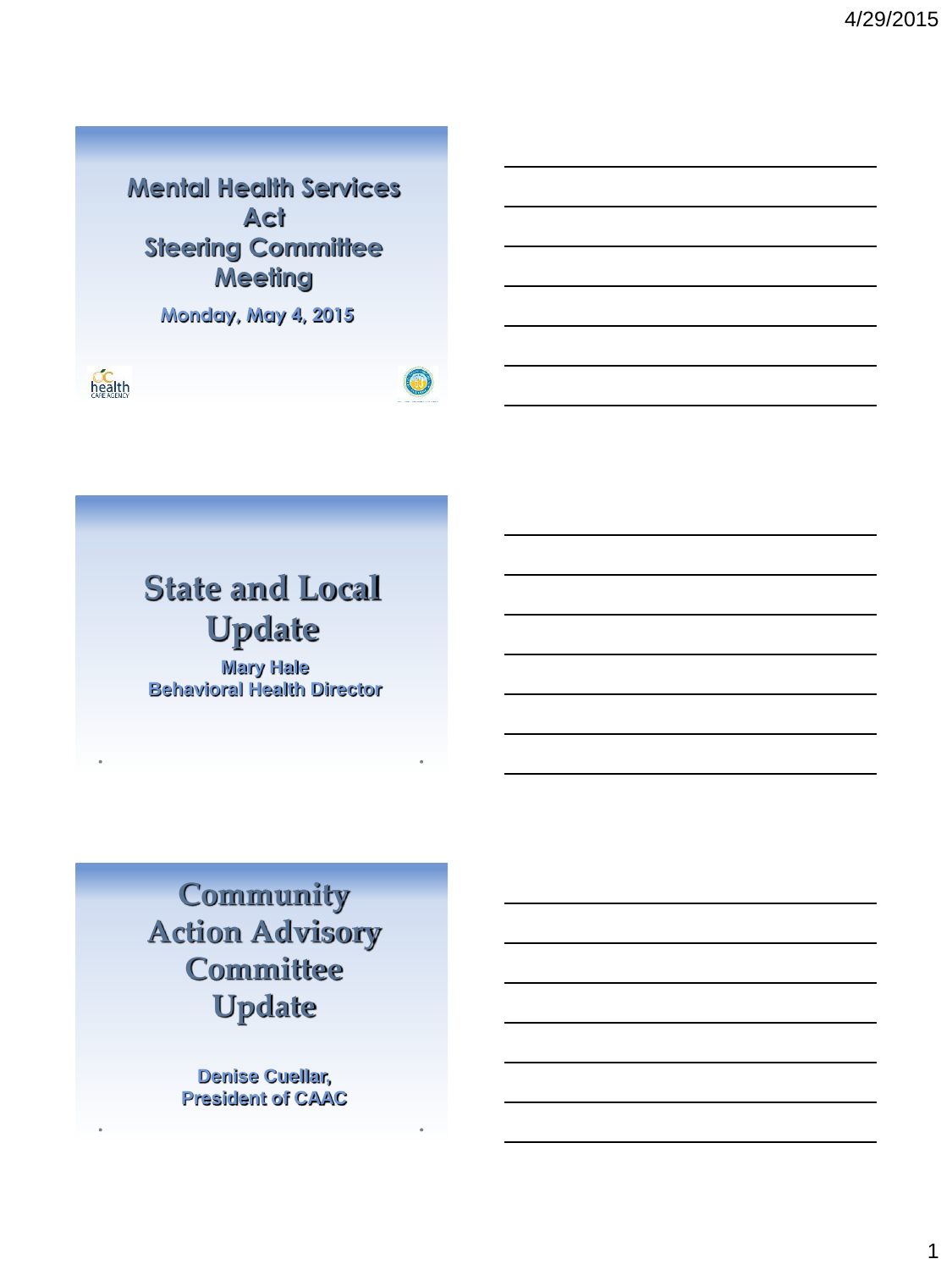## **MHSA Update**

**Dr. Jeff Nagel MHSA Coordinator**

# CAAC MHSA Program Survey

**Kyle Chang Denise Cuellar William Gonzalez**

#### **Summary**

**Consumer Action Advisory Committee (CAAC) members will meet with Health Care Agency (HCA) contracted providers to evaluate Mental Health Services Act (MHSA) programs. Through a structured interview and with the aid of a short survey tool, CAAC members will evaluate each program's fidelity to the 5 MHSA standards.** 

 $\ddot{\phantom{a}}$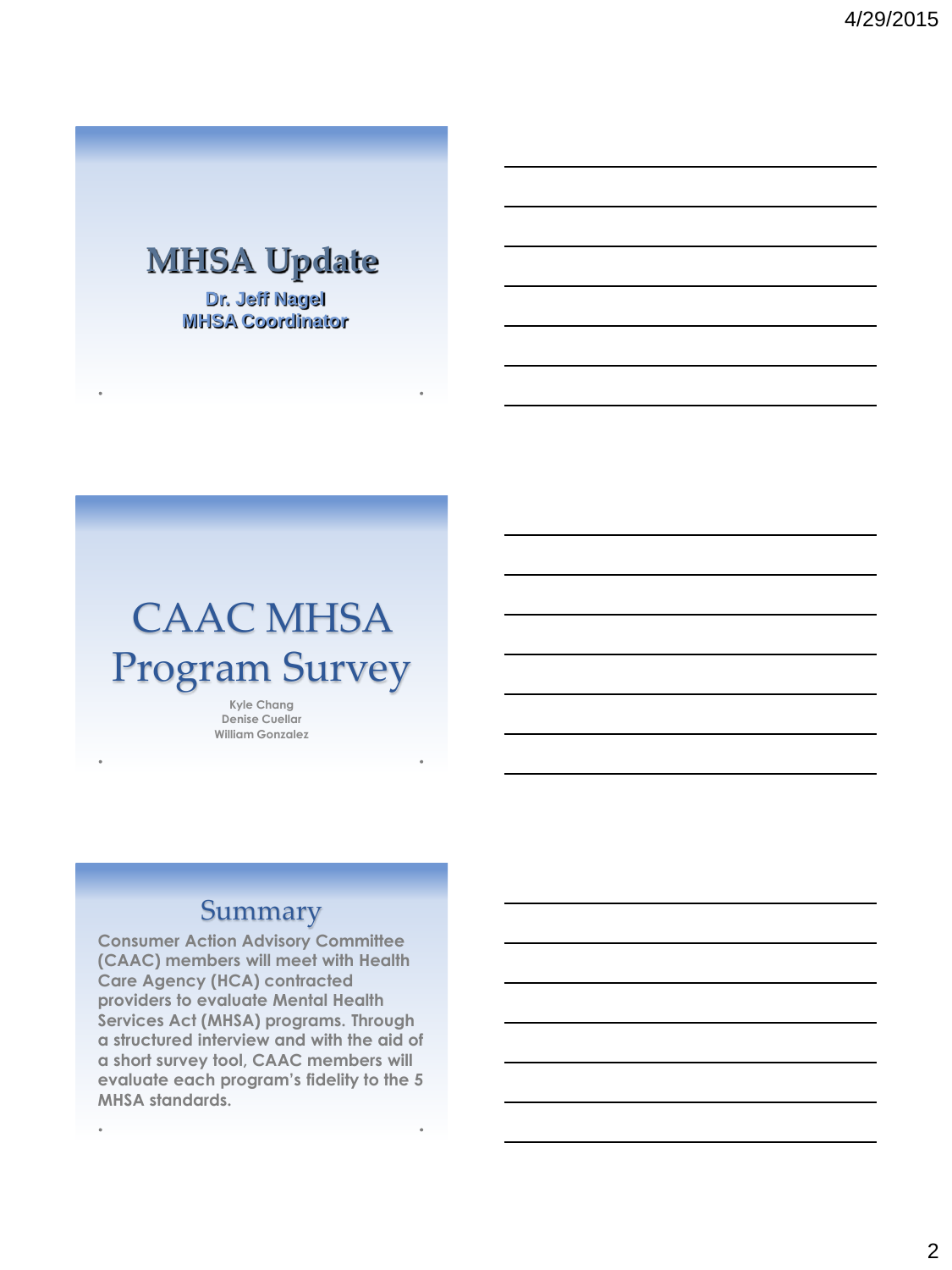### MHSA Background

**The passage of Proposition 63 (or the Mental Health Services Act) in November 2004 provided increased funding, personnel and other resources to:**

- **support county mental health programs and monitor progress toward statewide goals for children, transition age youth, adults, older adults and families.**
- **address a broad continuum of prevention, early intervention and service needs and the necessary infrastructure, technology and training elements that will effectively support this system.**

#### Mental Health Services Act Regulations

*"The County shall adopt the following standards in planning, implementing, and evaluating the programs and/or services provided with Mental Health Services Act (MHSA) funds. The planning, implementation and evaluation process includes, but is not limited to, the Community Program Planning Process…and the manner in which the County delivers services and evaluates service delivery."* 

California Code of Regulations; Title 9. Rehabilitative and Development Services; Division 1.<br>Department of Mental Health; Chapter 14. Mental Health Services Act; Section 3320. General<br>Standards.

### MHSA Standards

**MHSA is based on 5 standards:**

- **Community Collaboration**
- **Cultural Competence**
- **Client/Family Driven Services**
- **Wellness focused**
- **Integrated service experience**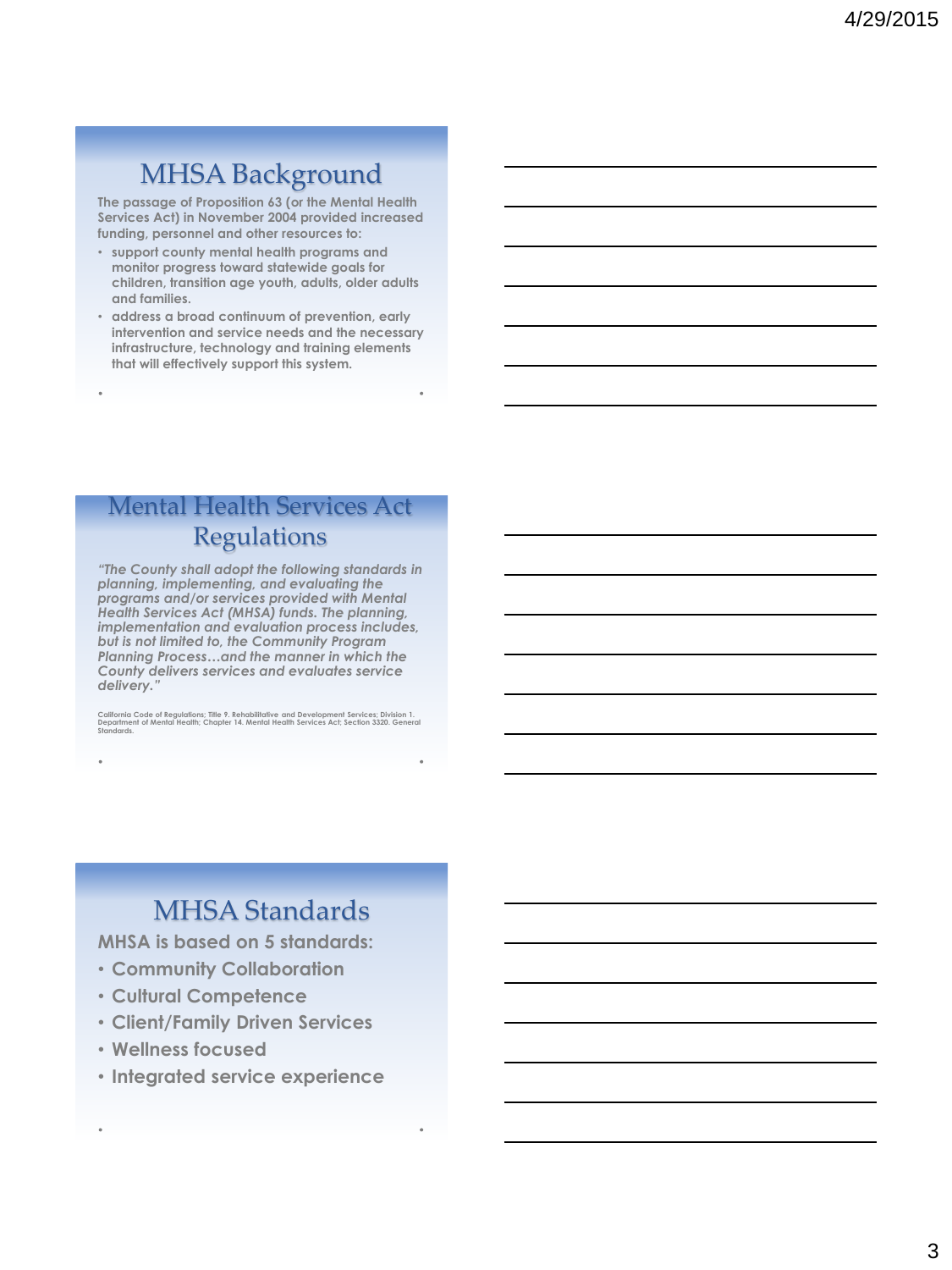### Community Collaboration

• **Community collaboration refers to the process by which various stakeholders including groups of individuals or families, citizens, agencies, organizations, and businesses work together to share information and resources in order to accomplish a shared vision.** 

#### Cultural Competence

• **Culturally competent programs and services are viewed as a way to enhance the ability of the whole system to incorporate the languages and cultures of its clients.** 

#### Client Family Driven Services

- **Adult clients and families of children and youth identify their needs and preferences which lead to the services and supports that will be most effective for them.**
- **Adult services are client-centered and child and youth services are family driven; with providers working in full partnership with the clients and families they serve to develop individualized, comprehensive service plans.**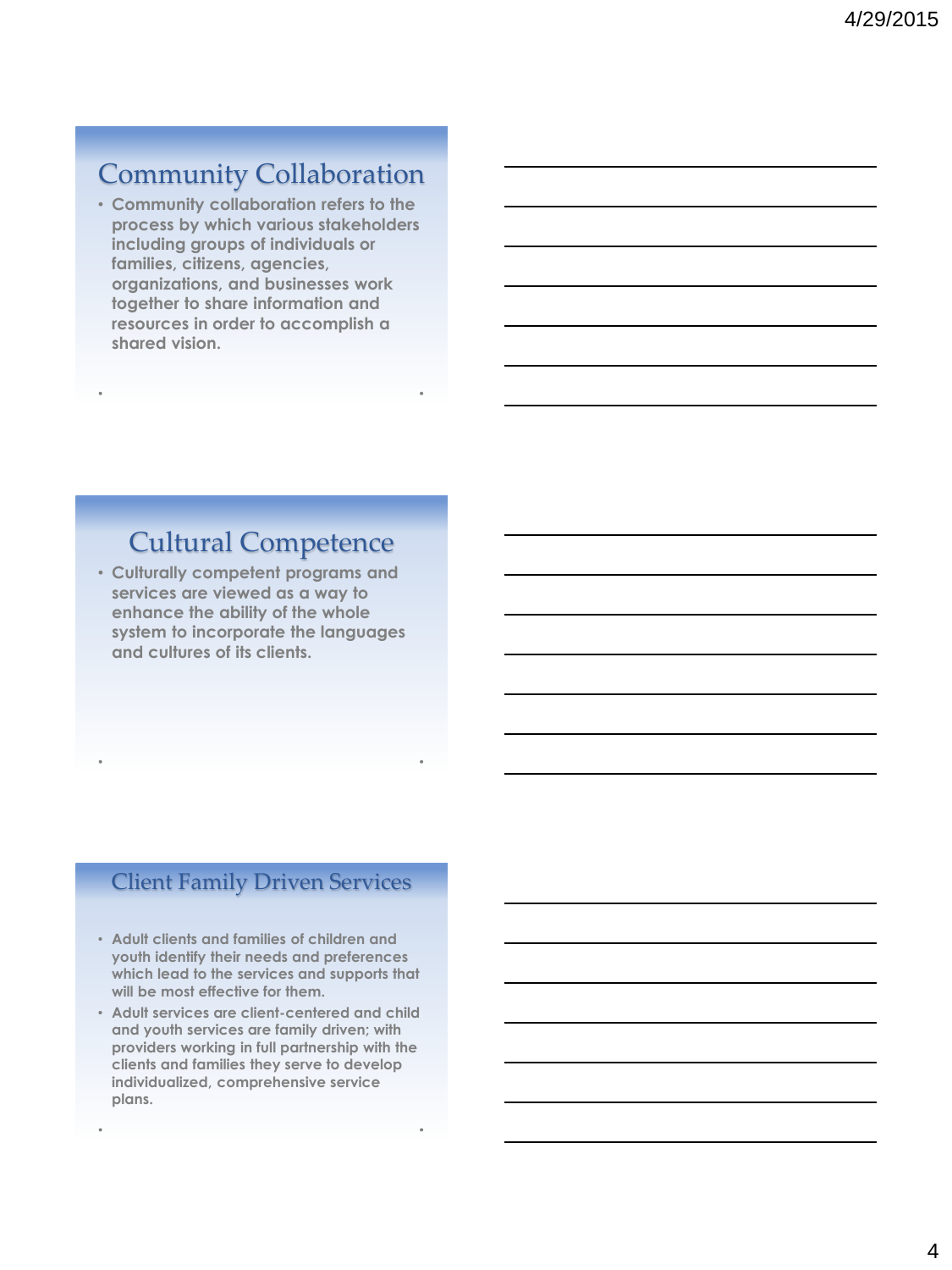#### Recovery and Resilience

well<del>ness Focused – Andre</del>

- **Recovery** refers to the process in which people who are diagnosed with a mental illness are able to live, work, learn, and participate fully in their communities.
- **Resilience** refers to the personal qualities of optimism and hope, and the personal traits of good problem solving skills that lead individuals to live, work and learn with a sense of mastery and competence.

#### Integrated Service **Experience**

• **Services are "seamless" to clients and that clients do not have to negotiate multiple agencies and funding sources to get critical needs met and to move towards recovery and develop resiliency. Services are delivered, or at a minimum, coordinated through a single agency or a system of care.** 

#### Purpose of Survey

- **Provides a method to determine from the consumer perspective whether Orange County is implementing MHSA programs in alignment with the five standards**
	- o **Provides feedback mechanism for HCA management regarding fidelity to MHSA standards**
	- o **Inform steering committee about the implementation of MHSA programs**
- **Engage and empower the consumer and family member voice**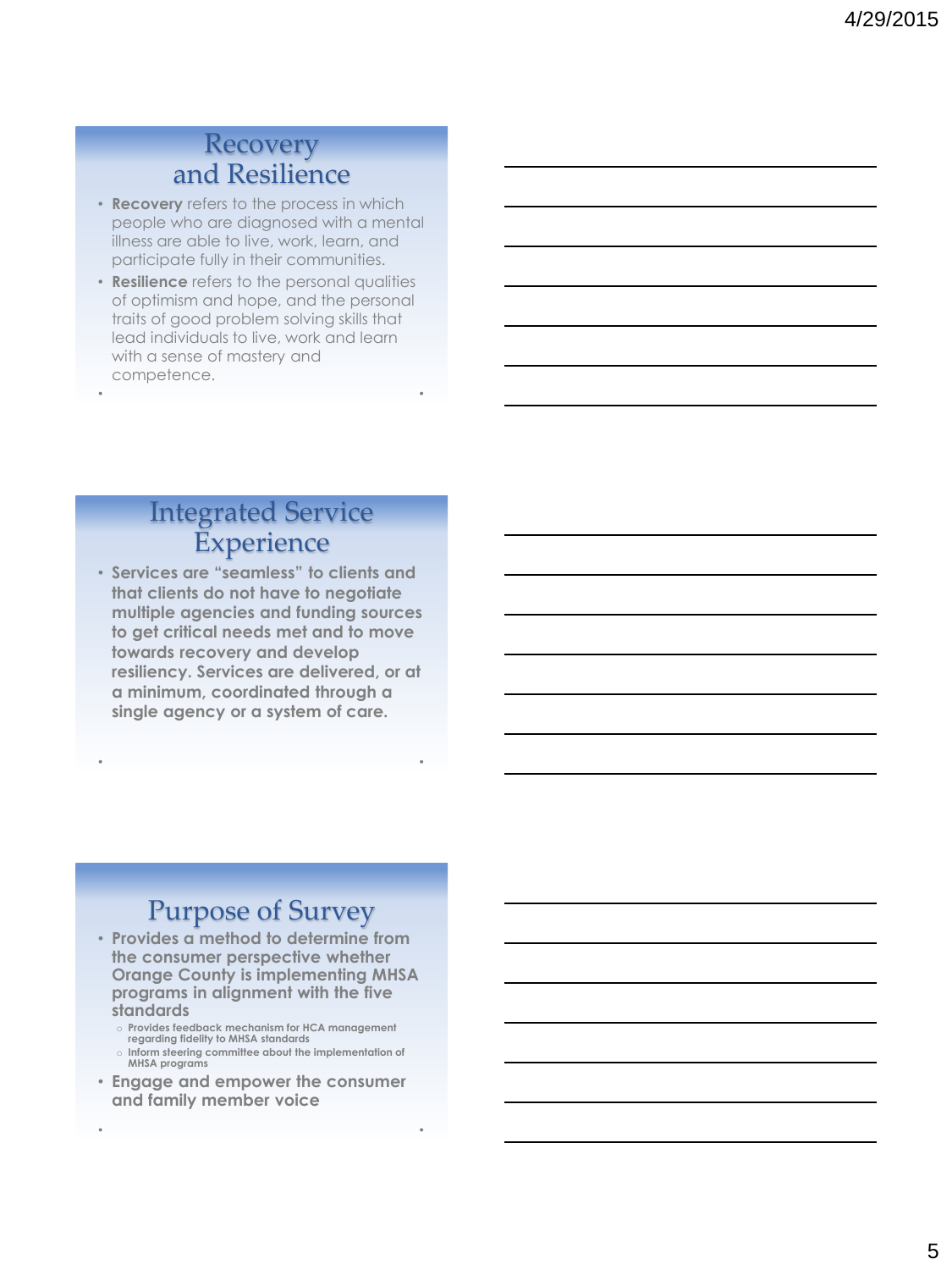### Why CAAC Members?

- **CAAC is an existing MHSA committee of consumers and family members**
- **CAAC members bring a unique perspective as a consumer with lived experience and actively incorporates that voice into the stakeholder planning process**
- **Serves as educational tool:**
	- o **Lets providers know about CAAC and its role in the community** o **CAAC members learn about the services provided by a provider**

#### **Methods**

- **CAAC advocates will interview providers in pairs**
- **Providers are given the survey questions ahead of time to prepare for the interview**
- **MHSA staff will coordinate interview time and location** • **CAAC interviewers will visit the provider site**
	- **Short tour of facilities** o **Interview with director**

**steering committee**

- **Providers are graded on a 1 to 5 scale on each element and are also given a summary score**
- **Interviewers will present findings during CAAC meetings** • **Individual site visits will be summarized into aggregate data for an annual report, which will be presented to the**

### Survey Tool

- **Survey was created with the help of CAAC members and MHSA staff**
- **Based on the values of the 5 MHSA standards**
- **20-30 minutes to administer**
- **1-3 questions on each of the standards, plus a summary score of the program**
- **Easy to score**
- **Scoring sheet attached for quick reference** o **Minimizes need for retraining**

6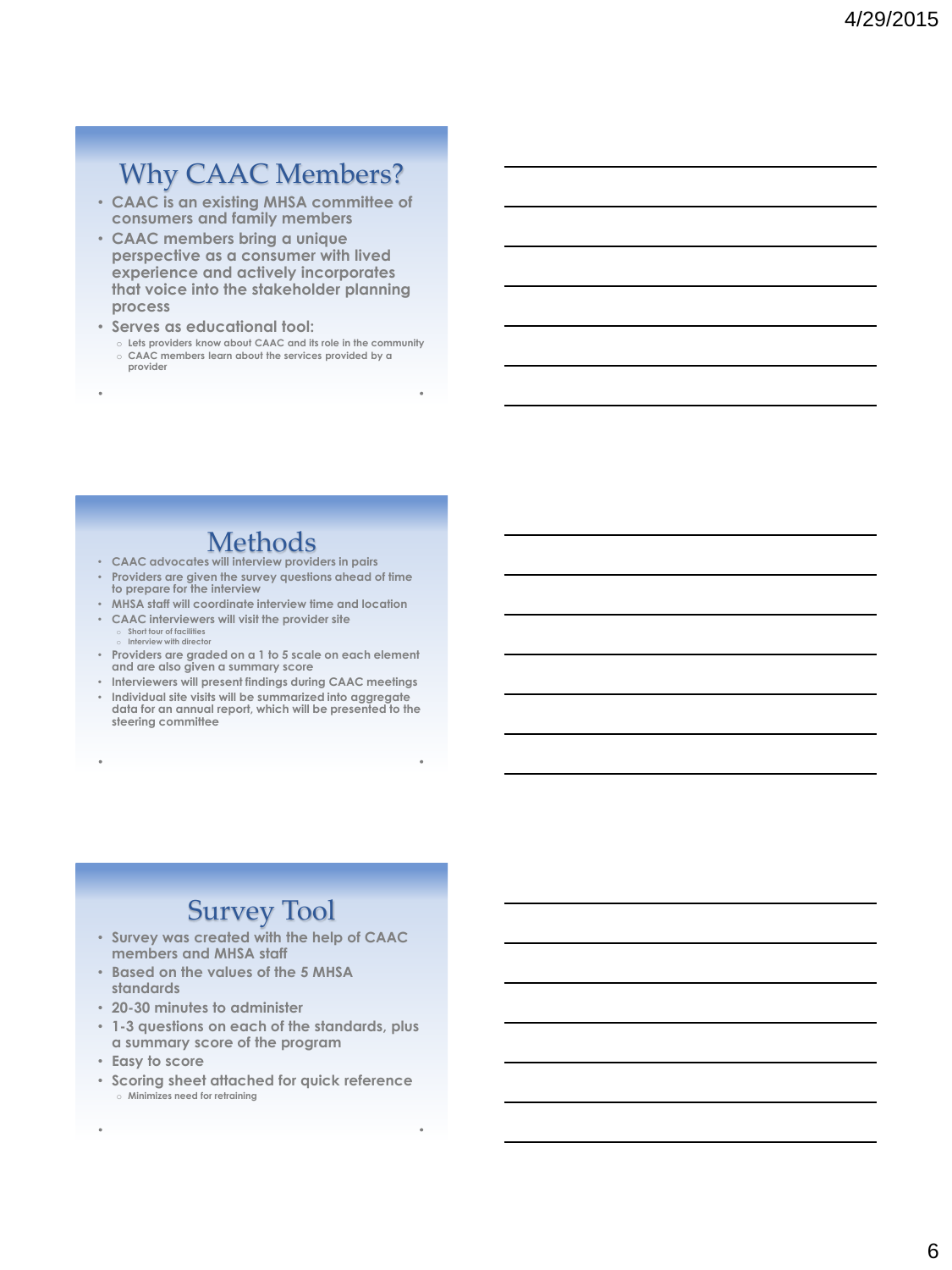#### Survey Tool Development

- **Focus group members read state documentation on the 5 standards**
- **Discussed each of the 5 standards**
- **Asked focus group members what each element meant to them**
- **Focus group members gave examples of when providers provided services that were in accordance with the values of the standards**
- **High Scores (5) were based on excellent performing programs**

#### Survey: Community Collaboration

**Survey Questions:**

- **1. How does your program demonstrate community collaboration?**
- **2. What programs do clients go to when they leave your program?**
- **3. Do clients interact with other community programs while engaged in your program?**

#### Survey: Community Collaboration

Scoring System:

- 5 Provider was very knowledgeable about other services in the community (e.g., agencies, organizations, and business) and demonstrates collaboration with these services. Provider actively seeks connections<br>with a variety of local groups through outreach and through community<br>functions. Provider was able to give several examples of when they referred a consumer to a local community group. The referral was appropriate for the client and the situation (e.g., LGBTQ groups, cultural groups, religious organizations).
- 4 Provider was knowledgeable about services in the community and demonstrates collaboration with these services. They were able to give at least one example of when they referred a consumer to a local
- community group. 3 Provider was knowledgeable about services in the community, but does not demonstrate any collaboration with these services.
- 2 Provider failed to demonstrate how they work with other services in the community.
- 1 No interest in community collaboration.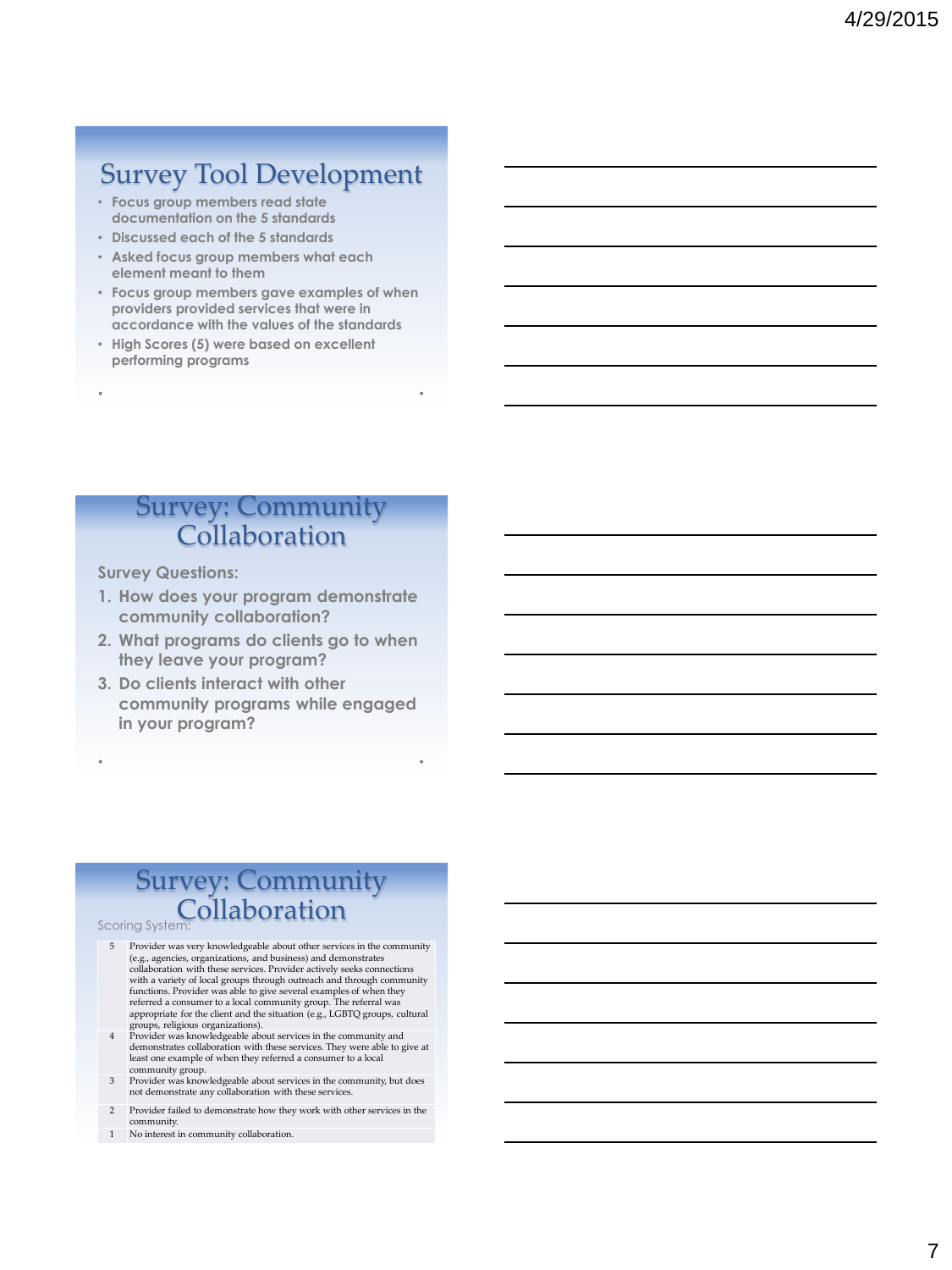#### Training and Improvement

- **Training**
	- o **Explanation of each score (1 through 5)**
	- o **Real-world examples of exceptionally performing programs (e.g., Volunteer to Work)**
	- o **Practice run with an actor portraying a provider director** • **Developed a consensus on scores to achieve greater inter**
		- **rater reliability**
		- **Expectations concerning quality of answers**
		- **Watch out for empty answers that sound good!**
- **Debrief during CAAC meetings**
- **Follow-up calls with provider directors for feedback concerning interview**

### Proposed Analyses

- **Average scores for each program**
- **Distribution of scores for programs**
- **Analyses by division**
- **Other research questions**

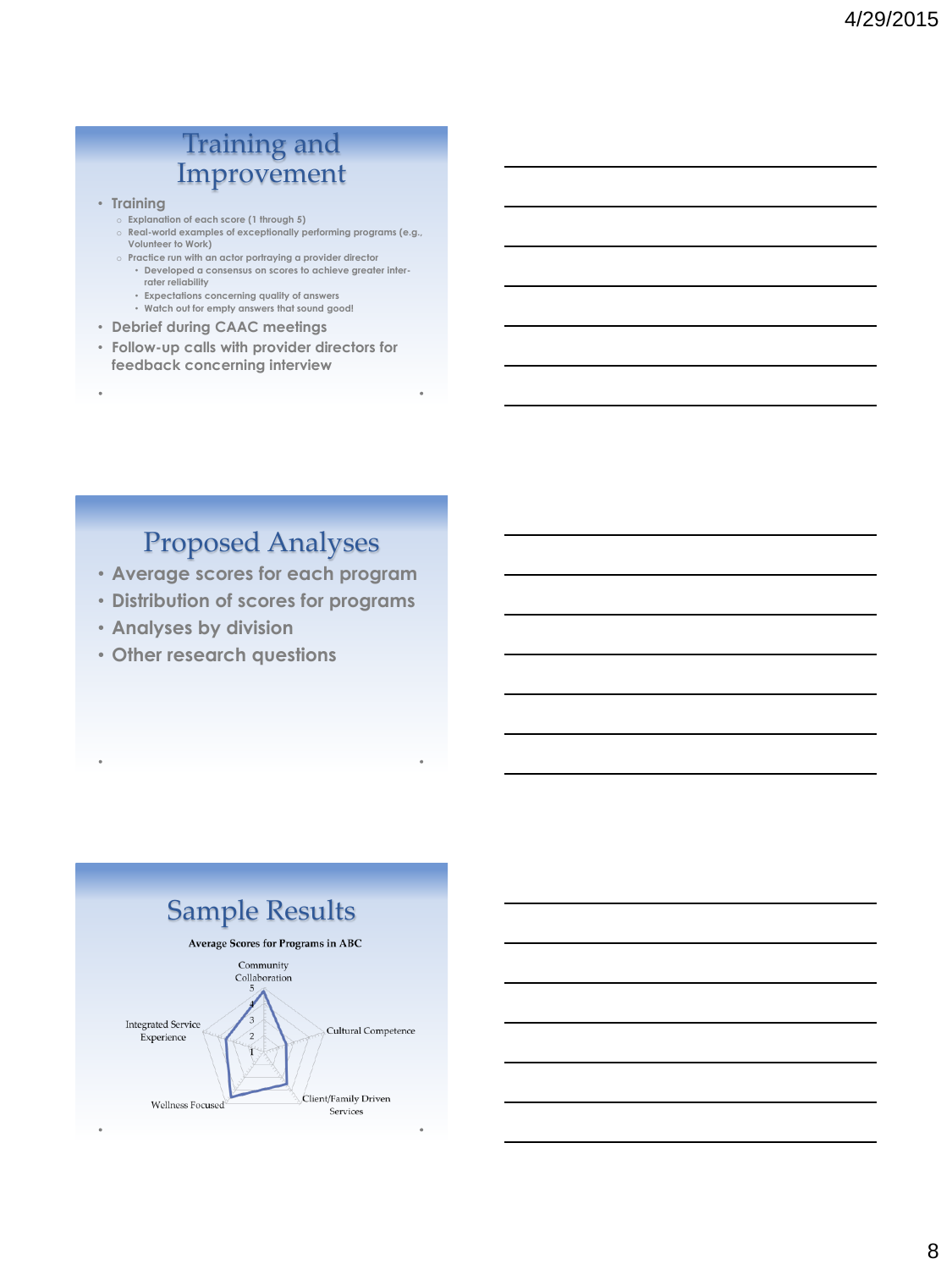

| <u> 1989 - Johann Stoff, deutscher Stoffen und der Stoffen und der Stoffen und der Stoffen und der Stoffen und de</u> |  |  |
|-----------------------------------------------------------------------------------------------------------------------|--|--|
| <u> 1989 - Johann Barn, amerikan berkemaan di sebagai berkemaan di sebagai berkemaan di sebagai berkemaan di seba</u> |  |  |
| <u> 1989 - Johann Stoff, deutscher Stoff, der Stoff, der Stoff, der Stoff, der Stoff, der Stoff, der Stoff, der S</u> |  |  |
| <u> 1980 - Johann Barbara, martxa alemaniar arg</u>                                                                   |  |  |
|                                                                                                                       |  |  |
|                                                                                                                       |  |  |

### Other Research Questions

- **Which programs scored an excellent on Cultural Competence?**
- **What types of programs scored the lowest?**
- **What areas do PEI programs need to work on?**
- **What are some examples of what programs did to score an excellent in community collaboration?**
	- o **During the monthly debriefings, interviewers will present findings from their previous interview**

# **Subcommittee Updates**

- **1. Alyce Mastrianni and Pam Kahn - PEI**
- **2. Helen Cameron & Patti Pettit – CSS Adults/Older Adults**
- **3. Kelly Tran – CSS Children/TAY**